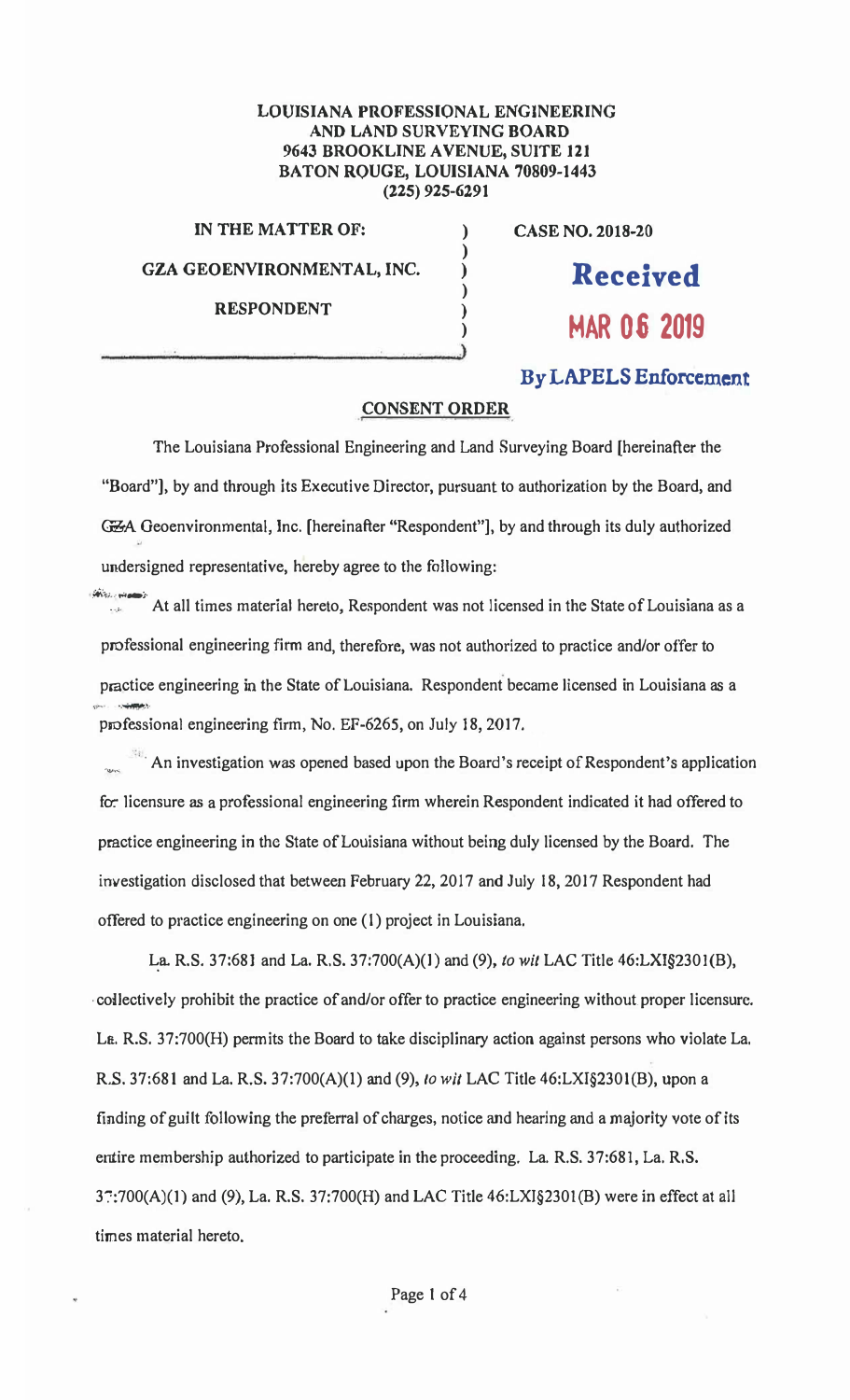It is undisputed that (a) at all times material hereto, Respondent was not licensed in Louisiana as a professional engineering firm and, therefore, not authorized to practice and/or offer to practice engineering in Louisiana, and (b) between February 22, 2017 and July 18, 2017 Respondent offered to practice engineering on one (1) project in Louisiana without proper l<sub>i</sub>censure.

By letter dated August 21, 2018, the Board gave notice to Respondent that it was considering the preferral of charges against Respondent on the grounds that Respondent may have violated La. R.S. 37:681, La. R.S. 37:700(A)(l) and (9), and LAC Title 46:LXI§230I(B), relative to practicing and/or offering to practice engineering without proper licensure.

Wishing to dispense with the need for further enforcement action and to conclude the instant proceeding without further delay and expense, for the purpose of this proceeding only, Respondent and the Board do hereby enter into this Consent Order, in which Respondent of its own free will consents to the issuance of a Consent Order by the Board, wherein Respondent agrees to (a) pay a fine of Three Thousand and No/100 (\$3,000.00) DoJJars, (b) pay administrative costs of Two Hundred Twenty-Eight and 57/100 (\$228.57) Dollars, (c) the publication of this Consent Order on the Board's website and a summary of this matter in the Board's official journal, the *Louisiana Engineer and Surveyor Journal,* and the reporting of this matter to the National Council of Examiners for Engineering and Surveying (NCEES), f identifying Respondent by name.

Respondent agrees not to contest that its conduct as set forth above would constitute a violation of the above referenced laws and/or rules as stated herein. Respondent acknowledges awareness of said laws and/or rules and states that it will comply with all applicable laws and rules henceforth. Respondent has been advised of its right to an informal conference, to be represented by counsel before the Board and/or to appear at any hearing personally or by counsel and present witnesses and evidence in its own behalf, it hereby waives this right and its right to appeal, and it states affirmatively that it has been afforded all administrative remedies due it under the law. Respondent further acknowledges awareness of the fact that the signed original of this Consent Order will remain in the custody of the Board as a public record and will be made ava:lable for public inspection and copying upon request.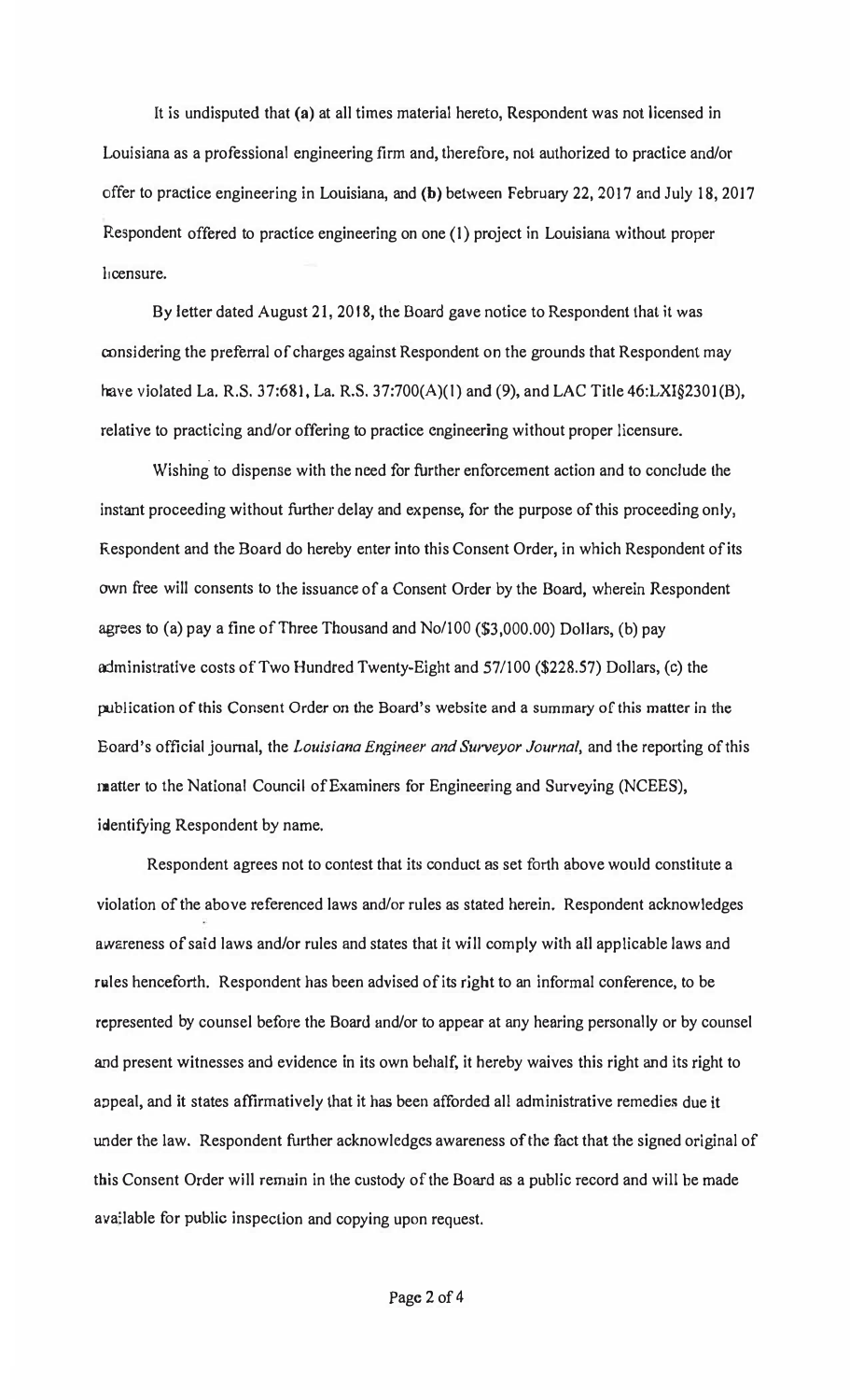Therefore, in consideration of the foregoing and by signing this Consent Order, Respondent does hereby waive its right to an informal conference, to a hearing before the Board, to the presenting of evidence and witnesses on its behalf, to Findings of Fact and Conclusions of Law in this case, and to judicial review of this Consent Order.

Respondent hereby represents that (a) it fully understands the meaning and intent of this Consent Order, including but not limited to its final and binding effect, (b) it has voluntarily entered into this Consent Order and that no other promise or agreement of any kind has been made to or with it by any person whatsoever to cause the execution of this instrument and (c) the sanctions set forth in this Consent Order do not prevent the Board from taking further disciplinary or enforcement action against Respondent on matters not specifically addressed in this Consent Order.

WHEREFORE, the Louisiana Professional Engineering and Land Surveying Board and Respondent agree that:

I. Respondent shall pay a fine of Three Thousand and No/100 (\$3,000.00) Dollars, which shall be tendered to the Board by certified check payable to the Board, due upon the sjgning of this Consent Order; and

2. Respondent shall pay administrative costs of Two Hundred Twenty-Eight and 57/100 (\$228.57) Dollars, which shall be tendered to the Board by certified check payable to the Board, due upon the signing of this Consent Order; and

3. This Consent Order shall be published on the Board's website and a summary of this matter shall be printed in the official journal of the Board, the *Louisiana Engineer and Surveyor Journal,* and reported to the National Council of Examiners for Engineering and Surveying (NCEES), identifying Respondent by name; and

4. This Consent Order shall not become effective unless and until it is accepted and signed by and on behalf of the Board. Should the Board not accept and sign this Consent Order, it is agreed that presentation of this matter to the Board shall not prejudice the Board or any of its members, staff, attorneys or representatives from further participation, consideration, or resolution of any further proceedings herein.